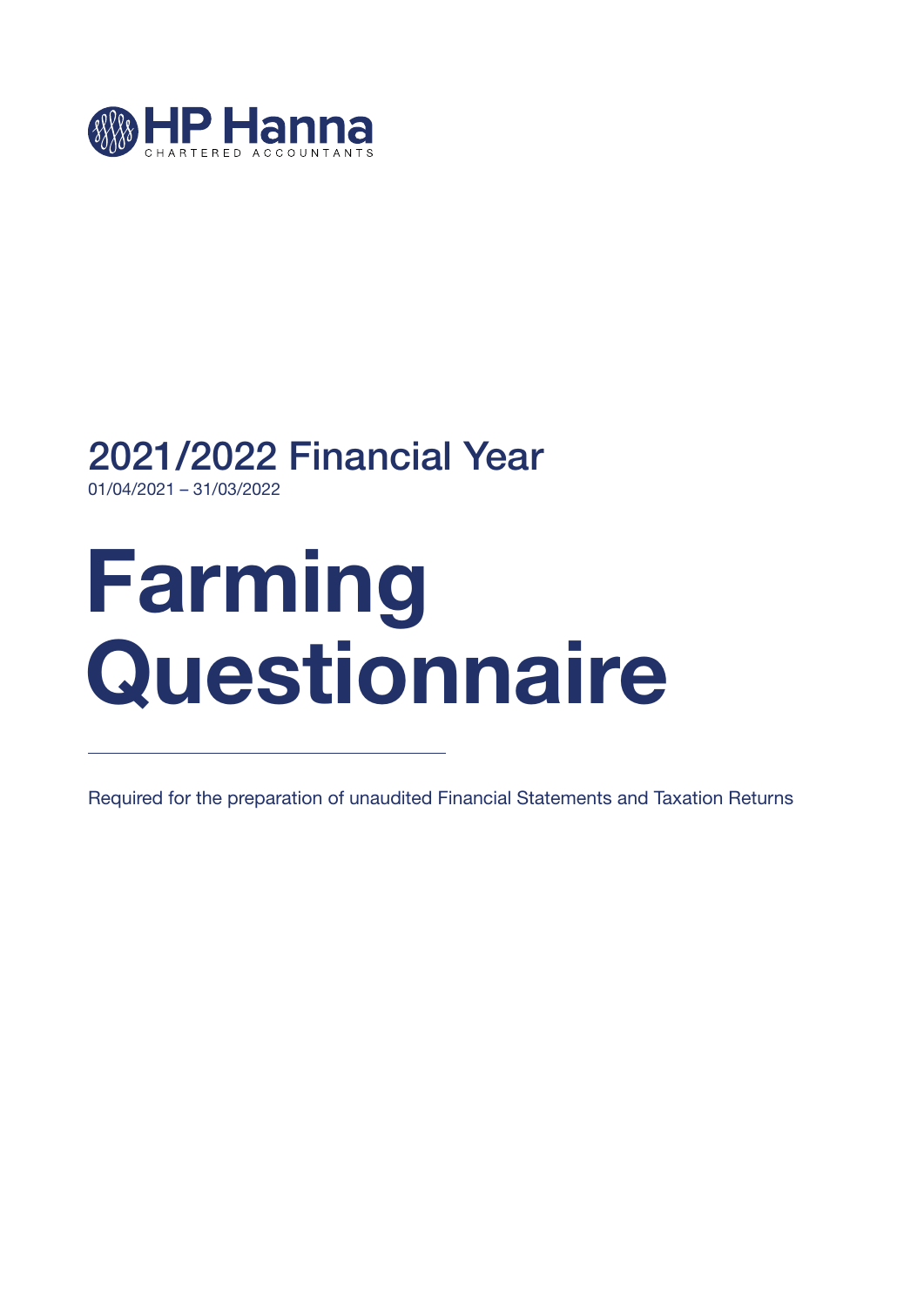

**P:** (03) 379 8790 • **E:** hphanna@hphanna.co.nz

#### **HP Hanna Ltd**

Level 1, 3 Picton Ave Addington, Christchurch 8011 PO Box 9094 Tower Junction, Christchurch 8149

#### **www.hphanna.co.nz**

| Client<br>Name of ( |  | Year |  |
|---------------------|--|------|--|
|---------------------|--|------|--|

| Stock Killed for | Home Use | Dog Tucker | <b>Stock Deaths</b> |
|------------------|----------|------------|---------------------|
| Sheep            |          |            |                     |
| Cattle           |          |            |                     |
| Pigs             |          |            |                     |
| Deer             |          |            |                     |
| Goats            |          |            |                     |

| Please list (if possible) | <b>Natural Increase</b> |
|---------------------------|-------------------------|
| Lambs Tailed              |                         |
| Calves Born               |                         |
| Piglets                   |                         |
| Fawns                     |                         |
| Kids                      |                         |

#### Sheep

| Sheep                                        |                      | During Year |      |                |
|----------------------------------------------|----------------------|-------------|------|----------------|
| <b>Classes of Livestock</b>                  | <b>Opening Stock</b> | Purchased   | Sold | <b>Balance</b> |
| Ewe Hoggets                                  |                      |             |      |                |
| Ram & Wether Hoggets                         |                      |             |      |                |
| Two-tooth Ewes                               |                      |             |      |                |
| Mixed-Aged Ewes (rising 3 & 4 year old ewes) |                      |             |      |                |
| Rising 5 year old & older Ewes               |                      |             |      |                |
| Mixed-Age Wethers                            |                      |             |      |                |
| <b>Breeding Rams</b>                         |                      |             |      |                |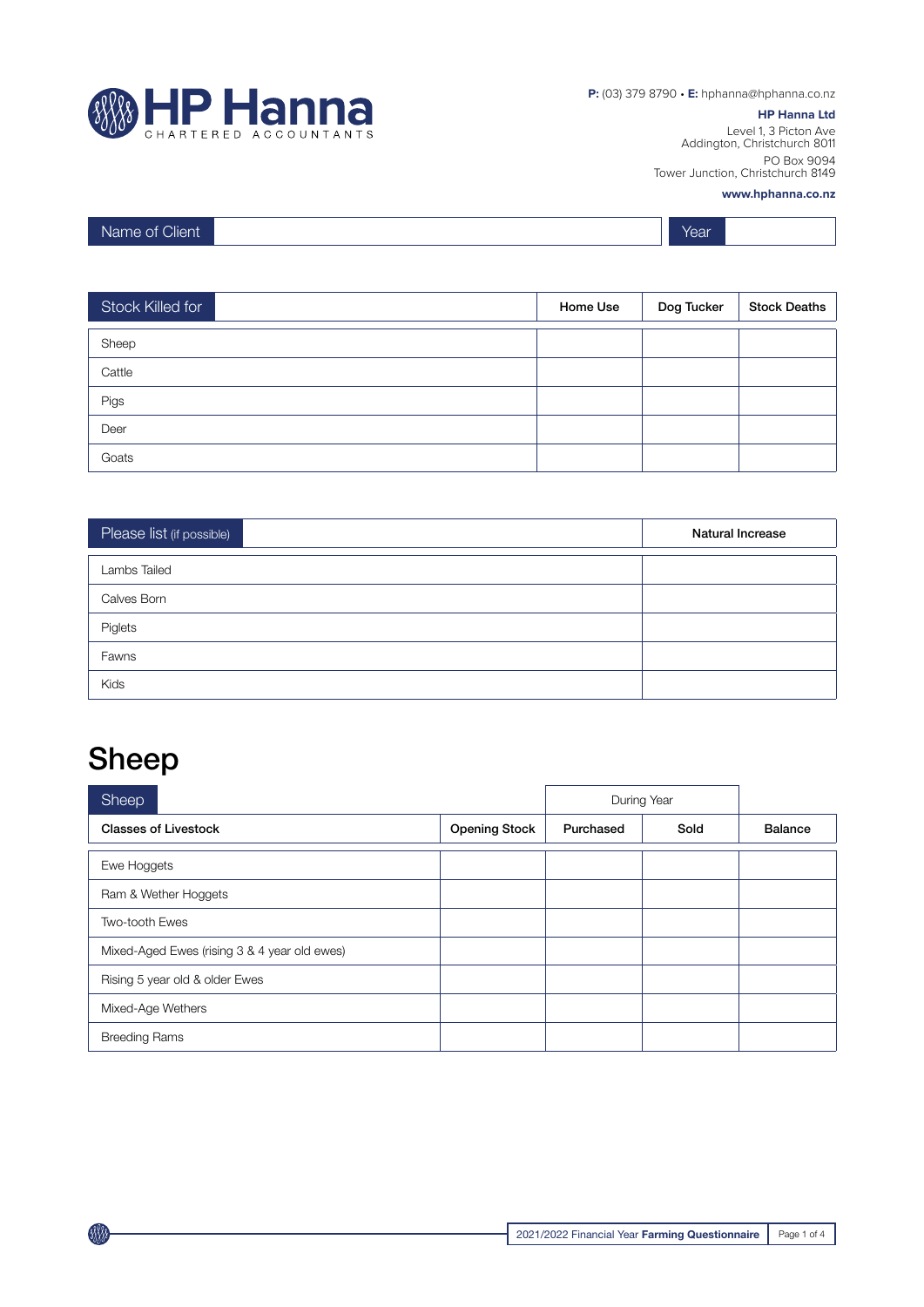#### Beef Cattle

| Beef Breeds & Beef Crosses               |                      |           | During Year |                |
|------------------------------------------|----------------------|-----------|-------------|----------------|
| <b>Classes of Livestock</b>              | <b>Opening Stock</b> | Purchased | Sold        | <b>Balance</b> |
| Rising One-Year Heifers                  |                      |           |             |                |
| Rising Two-Year Heifers                  |                      |           |             |                |
| Mixed-Age Cows                           |                      |           |             |                |
| Rising One-Year Steers & Bulls           |                      |           |             |                |
| Rising Two-Year Steers & Bulls           |                      |           |             |                |
| Rising Three Year & Older Steers & Bulls |                      |           |             |                |
| <b>Breeding Bulls</b>                    |                      |           |             |                |

### Dairy Cattle

| Friesian & Related Breeds        |                      |           | During Year |                |
|----------------------------------|----------------------|-----------|-------------|----------------|
| <b>Classes of Livestock</b>      | <b>Opening Stock</b> | Purchased | Sold        | <b>Balance</b> |
| Rising One-Year Heifers          |                      |           |             |                |
| Rising Two-Year Heifers          |                      |           |             |                |
| Mixed-Age Cows                   |                      |           |             |                |
| Rising One-Year Steers & Bulls   |                      |           |             |                |
| Rising Two-Year Steers & Bulls   |                      |           |             |                |
| Rising Three-Year & Older Steers |                      |           |             |                |
| & Bulls                          |                      |           |             |                |
| <b>Breeding Bulls</b>            |                      |           |             |                |

| Jersey & Other Dairy Breeds            |                      |           | During Year |         |
|----------------------------------------|----------------------|-----------|-------------|---------|
| <b>Classes of Livestock</b>            | <b>Opening Stock</b> | Purchased | Sold        | Balance |
| Rising One-Year Heifers                |                      |           |             |         |
| Rising Two-Year Heifers                |                      |           |             |         |
| Mixed-Age Cows                         |                      |           |             |         |
| Rising One-Year Steers & Bulls         |                      |           |             |         |
| Rising Two-Year & Older Steers & Bulls |                      |           |             |         |
| <b>Breeding Bulls</b>                  |                      |           |             |         |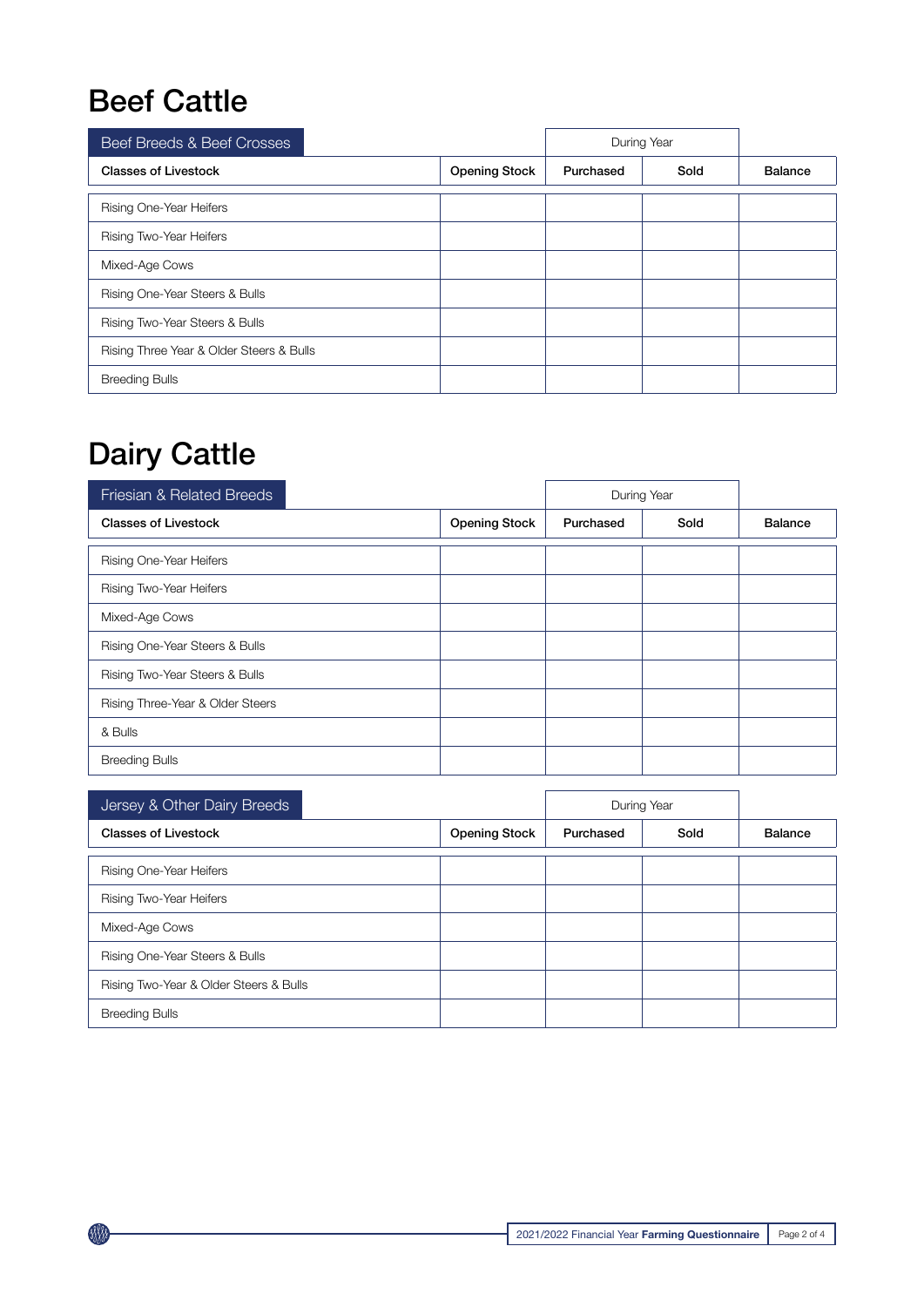#### Deer

| Red Deer                                     |                      | During Year |      |                |
|----------------------------------------------|----------------------|-------------|------|----------------|
| <b>Classes of Livestock</b>                  | <b>Opening Stock</b> | Purchased   | Sold | <b>Balance</b> |
| <b>Red Deer</b>                              |                      |             |      |                |
| Rising One Year Hinds                        |                      |             |      |                |
| Rising Two Yeaar Hinds                       |                      |             |      |                |
| Mixed-Aged Hinds                             |                      |             |      |                |
| Rising One-Year Stags                        |                      |             |      |                |
| Rising Two-Year & Older Stags (Non-Breeding) |                      |             |      |                |
| <b>Breeding Stags</b>                        |                      |             |      |                |

| Wapiti, Elk & Related Crossbreeds            |                      |           | During Year |                |
|----------------------------------------------|----------------------|-----------|-------------|----------------|
| <b>Classes of Livestock</b>                  | <b>Opening Stock</b> | Purchased | Sold        | <b>Balance</b> |
| Rising One-Year Hinds                        |                      |           |             |                |
| Rising Two-Year Hinds                        |                      |           |             |                |
| Mixed-Aged Hinds                             |                      |           |             |                |
| Rising One-Year Stags                        |                      |           |             |                |
| Rising Two-Year & Older Stags (Non-Breeding) |                      |           |             |                |
| <b>Breeding Stags</b>                        |                      |           |             |                |

| <b>Other Breeds</b>                          |                      |           | During Year |                |
|----------------------------------------------|----------------------|-----------|-------------|----------------|
| <b>Classes of Livestock</b>                  | <b>Opening Stock</b> | Purchased | Sold        | <b>Balance</b> |
| Rising One-Year Hinds                        |                      |           |             |                |
| Rising Two-Year Hinds                        |                      |           |             |                |
| Mixed-Aged Hinds                             |                      |           |             |                |
| Rising One-Year Stags                        |                      |           |             |                |
| Rising Two-Year & Older Stags (Non-Breeding) |                      |           |             |                |
| <b>Breeding Stags</b>                        |                      |           |             |                |